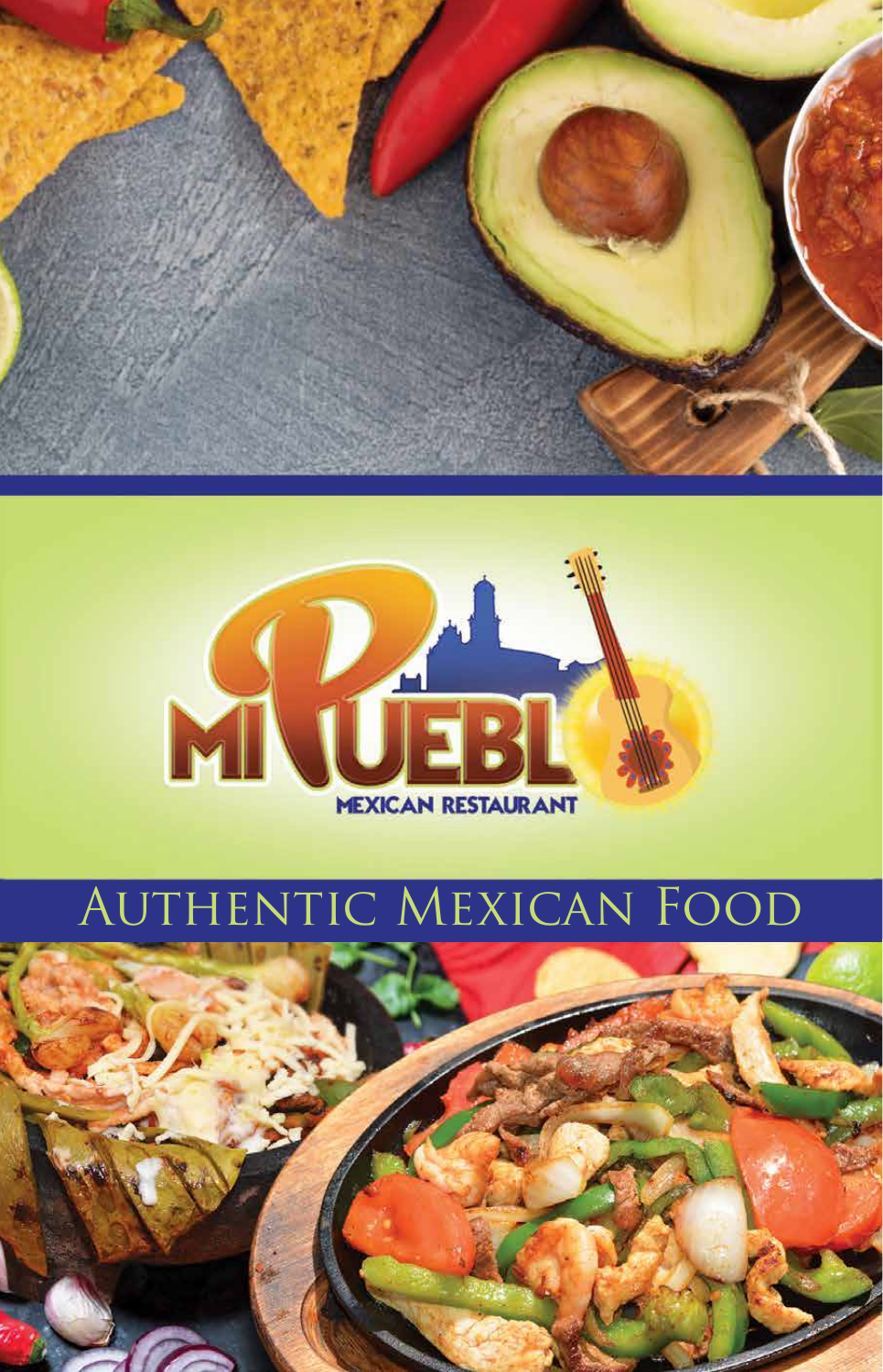## APPETIZERS

#### MEXICALI DIP

Ground beef, cheese sauce and pico de gallo 5.49

#### NEW! GUACAMOLE CASERO

Made fresh with avocado, tomatoes, cilantro and red onion, served in a stone bowl 8.49

#### **BEAN DIP 4.49**

#### CHEESE DIP

Our original Mexican cheese sauce **SMALL** 3.99 | **LARGE** 6.99

**GUACAMOLE 3.99** 

CHORIQUESO Cheese sauce with choice of seasoned ground beef or chorizo 5.29



# NACHOS

#### NACHOS SUPREMOS

Cheese nachos with beef, chicken and beans all covered with lettuce, sour cream and tomato 8.99

#### NACHOS GRANDES

Grilled chicken or steak over our traditional cheese nachos with lettuce, guacamole, sour cream and pico de gallo 9.99

#### NEW! NACHOS DEL MAR

Grilled shrimp, crabmeat and tilapia with lettuce, sour cream, pico de gallo and shredded cheese 10.49

#### NACHOS

**GRILLED CHICKEN OR STEAK** 7.49 **BEEF OR CHICKEN** 6.99 **BEEF & BEAN** 7.49 **BEAN** 5.99 **CHEESE** 4.99

### ADS **SOUP**

**DRESSINGS: RANCH | FRENCH | FAT-FREE RANCH**

#### FAJITA TACO SALAD

A crispy flour tortilla filled with fajita-style grilled chicken or steak with grilled onion, peppers and tomato, topped with cheese sauce, lettuce, sour cream, guacamole and pico de gallo 9.49

GUACAMOLE CASERO

#### SHRIMP SALAD

Shrimp with lettuce, bell pepper, onion, cheese and tomato 8.49

#### TACO SALAD

A crispy flour tortilla filled with ground beef or chicken, cheese sauce, lettuce, sour cream, cheese, tomato and guacamole 8.49

#### GRILLED SALAD

Choice of grilled chicken or steak with lettuce, bell pepper, onion, tomato and cheese 7.49

#### SOUR CREAM SALAD

Lettuce, tomato, sour cream and shredded cheese 3.49

#### GUACAMOLE SALAD

Lettuce, guacamole, tomato and shredded cheese 4.49

TOSSED SALAD Lettuce, bell pepper, onion, tomato and cheese 3.99

TORTILLA SOUP 5.49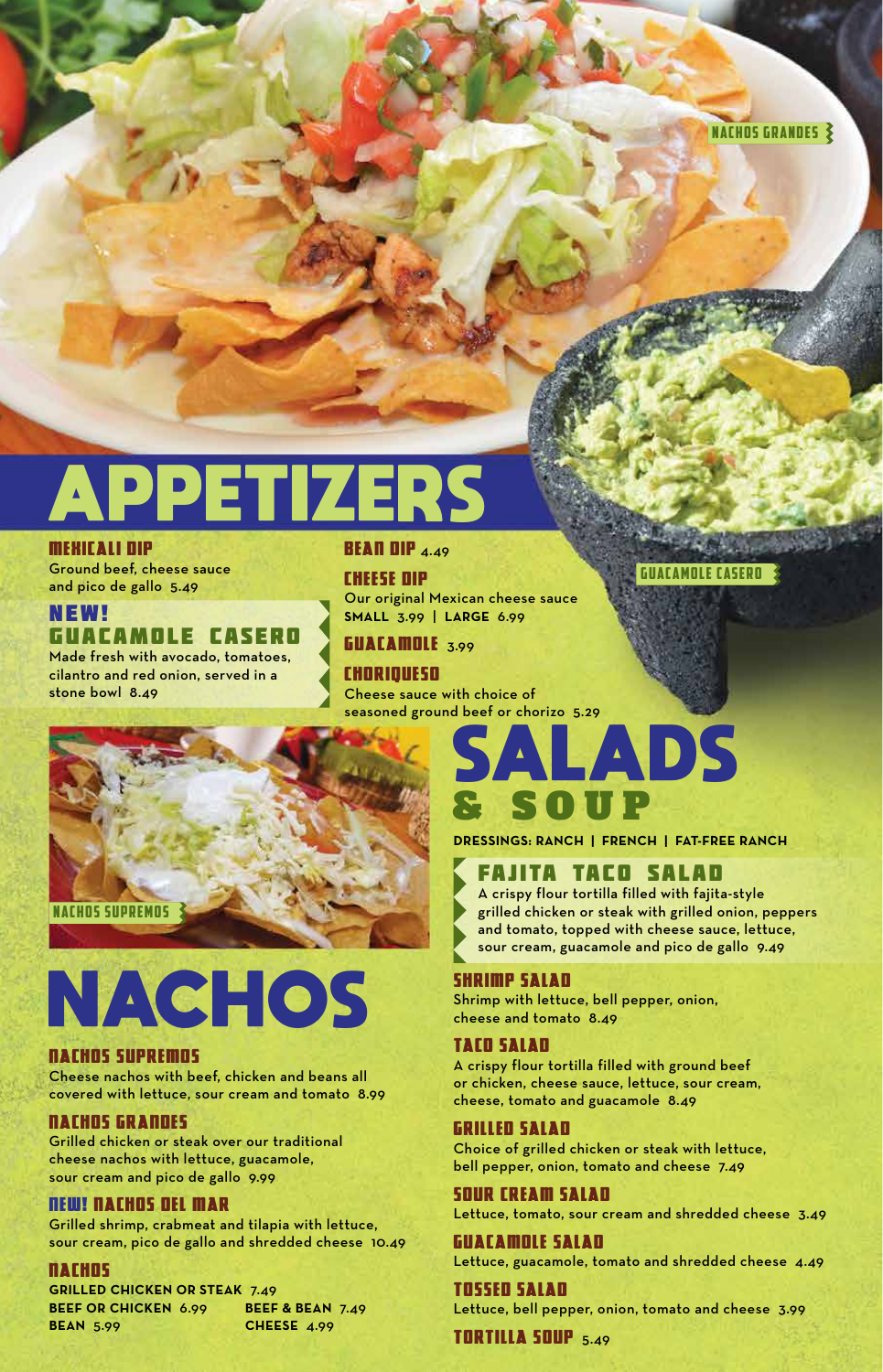## MARGARITAS

#### TRADITIONAL LIME

**SMALL** 4.99 | **MEDIUM** 6.99 **MONSTER** 12.99 | **PITCHER** 16.99

ADD FLAVOR FOR 1.00 MORE!

**STRAWBERRY | RASPBERRY | PEACH PIÑA COLADA | MANGO | GUAVA | BANANA | WATERMELON**

### FROM THE



Tequila and grapefruit soda, with a wedge of lime and a salt rim 6.99

#### CANTARITO

The traditional cocktail of Jalisco—where tequila was born. Tequila reposado, grapefruit soda, citrus juice and a splash of Grand Marnier 7.99

#### MICHELADA

Your choice of beer with spicy tomato juice, lime and salt 8.99

#### LONG ISLAND ICED TEA

Vodka, rum, gin, triple sec, tequila and sour mix. Finished with a splash of cola and a lemon wedge 6.99

#### BAHAMA MAMA

Rum, coconut rum, orange juice and grenadine 6.99

#### BLUE HAWAIIAN

Rum, coconut rum, pineapple juice and blue curaçao 6.99

TEQUILA SUNRISE Tequila, orange juice and grenadine 6.99



SANGRIA | WHITE ZINFANDEL **CHARDONNAY** CABERNET | MOSCATO

### ER.

upside-down Coronita 7.99

**CORONARITA** Our house lime margarita with an

> **DOMESTIC** 3.49 **BUDWEISER | BUD LIGHT COORS LIGHT | MILLER LITE | YUENGLING MICHELOB ULTRA | BLUE MOON**

IMPORTED 3.99 **CORONA | CORONA LIGHT | DOS EQUIS AMBAR TECATE | DOS EQUIS LAGER | SOL | PACIFICO MODELO ESPECIAL | NEGRA MODELO**

#### DRAFT BEER

22-oz. 3.49 | 34-oz. 4.49 **BUD LIGHT | COORS LIGHT | MILLER LITE MICHELOB ULTRA**

22-oz. 4.49 | 34-oz. 5.49 **DOS EQUIS AMBAR | NEGRA MODELO**





500 **CAZADORES 1800 HORNITOS**

400 **JOSE CUERVO SAUZA**



**Corona** 

Extra

**ERVECERIA MODELO, S.A. DEC.**<br>MEXICO, D.F.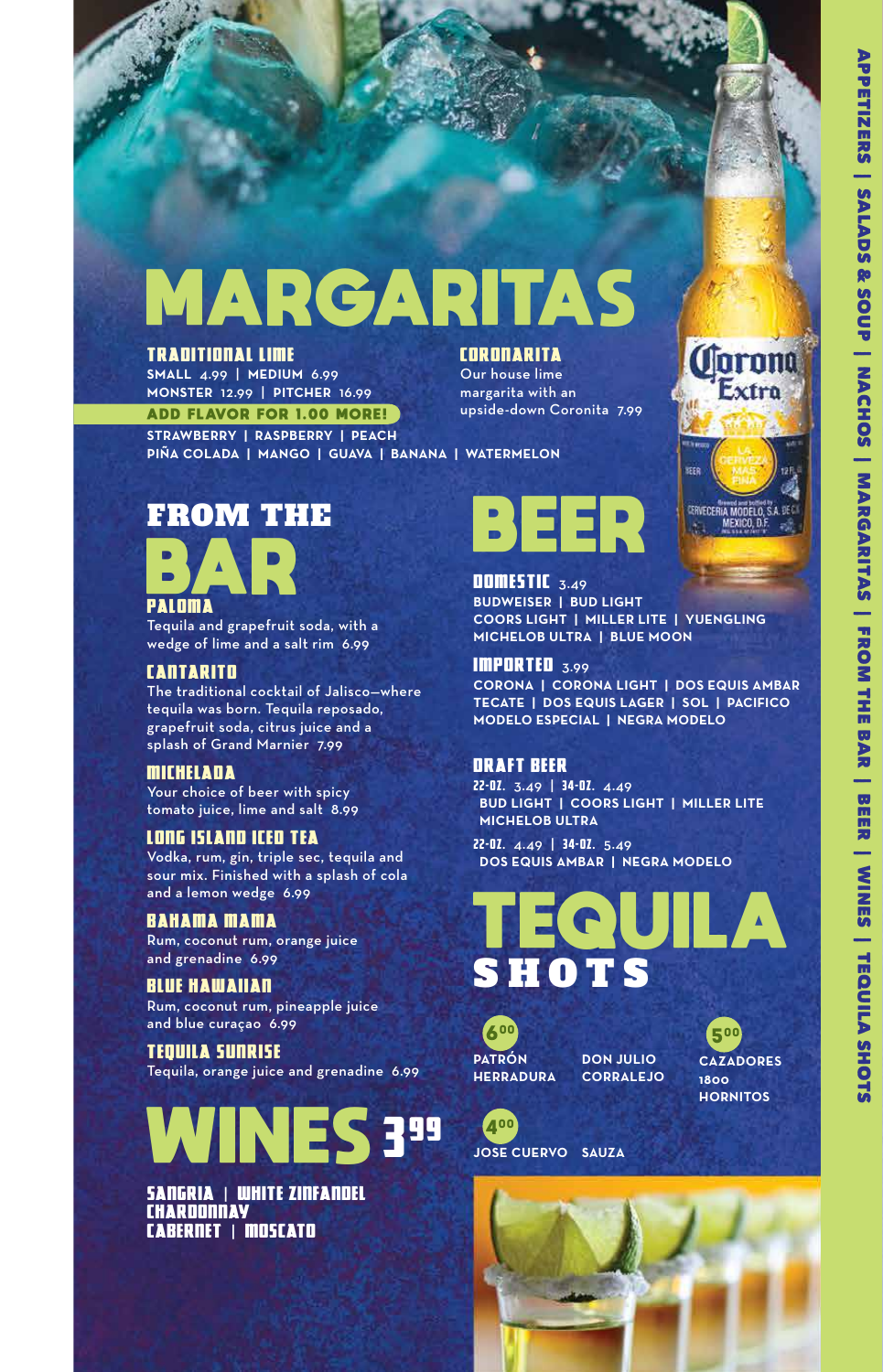

*Tender strips of chicken, skirt steak or shrimp sizzled up with sautéed onion, bell peppers and tomato. Served with refried beans, Mexican rice, lettuce, guacamole, pico de gallo, sour cream and choice of flour or corn tortillas*

#### CHICKEN, STEAK OR MIX

**SINGLE** 12.49 | **DOUBLE** 23.99

FUNDIDA Chicken and steak topped with melted cheese 13.49

JALISCO With chicken, steak and shrimp **SINGLE** 13.49 | **DOUBLE** 24.99

**SHRIMP** 14.99

#### MOLCAJETE

A volcanic stone bowl filled with shrimp, chicken, steak, mushrooms and banana pepper, topped with Chihuahua cheese. Served with rice, beans, sour cream, lettuce, guacamole, pico de gallo and tortillas 15.99

## STEAK

*Served with Mexican rice, refried beans and tortillas unless otherwise specified*

#### STEAK TAMPIQUEÑO

A juicy T-bone steak topped with sautéed mushrooms and onion 15.99

STEAK MEXICANO T-bone steak topped with tomato, bell pepper and onion 15.99

#### STEAK RANCHERO

A grilled T-bone topped with our special ranchero sauce 15.99

### CARNE ASADA

Thin-sliced steak served with a guacamole salad 15.99

#### STEAK GRINGO

T-bone steak served with French fries and a tossed salad. (Does not include rice, beans or tortillas) 15.99

Health Advisory: Consuming raw or undercooked meats, poultry, seafood, shellfish or eggs may increase your risk of foodborne illness

#### STEAK MEXICANO

NEW! FAJITA DEL MAR With shrimp, tilapia and crabmeat 15.99

MI PUEBLO Chicken, steak, shrimp and Mexican sausage **SINGLE** 14.49 | **DOUBLE** 26.99

**VEGETARIAN** Our fajita-blend veggies with sautéed mushrooms 9.99

#### MI PUEBLO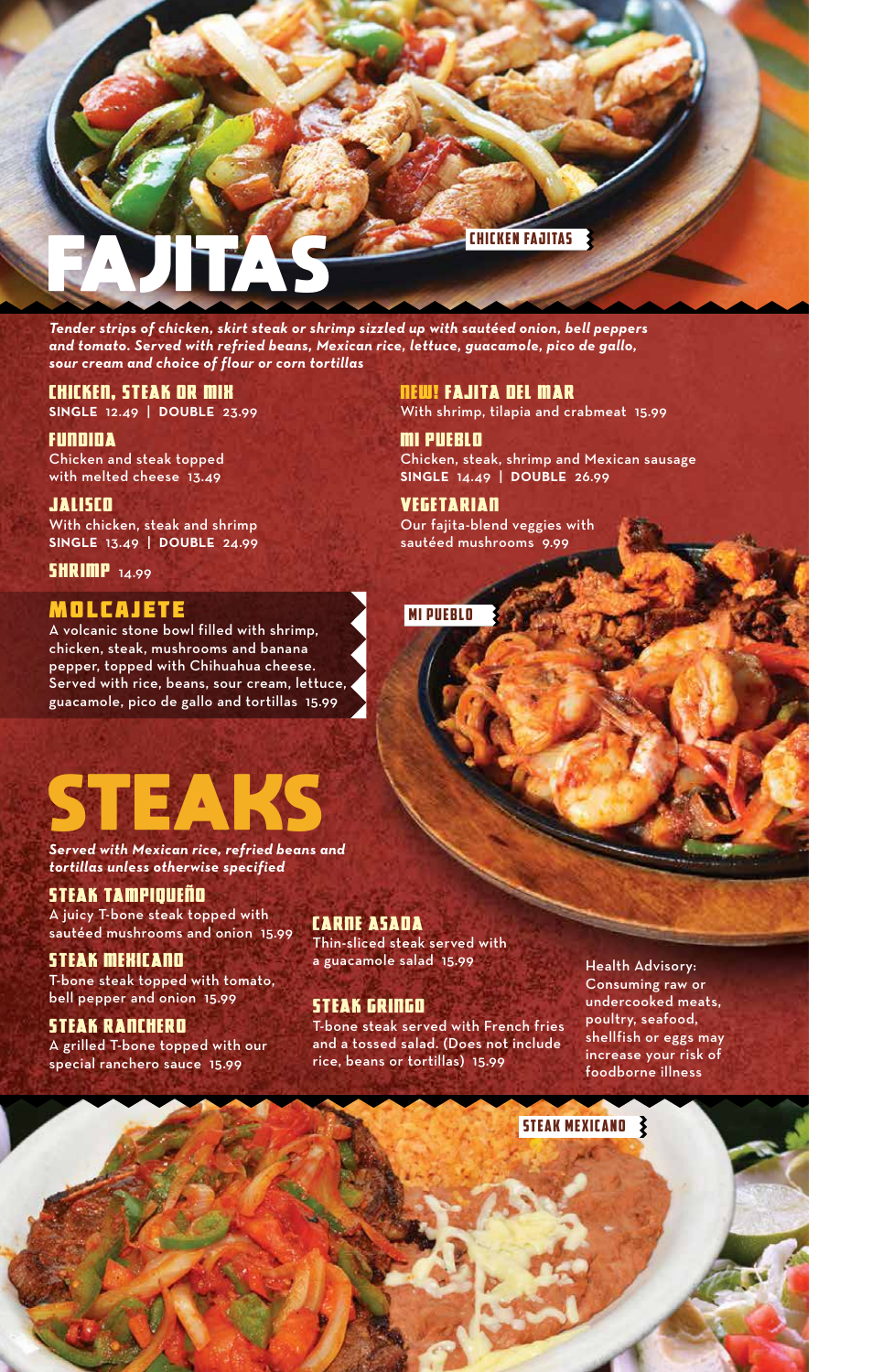#### TAQUITOS MEXICANOS

**SUBSTITUTE CHEESE SAUCE FOR RED OR GREEN SAUCE** + 1.00

### SPECIALTIES THE HOUSE

#### NEW! CHORI POLLO

Grilled chicken breast topped with chorizo and cheese sauce. Served with rice and a sour cream salad 10.99

#### ARROZ CON POLLO

Tender, seasoned grilled chicken over Mexican rice, topped with cheese sauce 9.29

#### ARROZ CON CARNE

Seasoned grilled steak over Mexican rice, topped with cheese sauce 9.49

#### POLLO BANDIDO

Strips of grilled chicken topped with cheese sauce and served with rice and beans 9.49

#### SANTA FE

Strips of grilled chicken or steak topped with onion, bell pepper, mushrooms and cheese sauce. Served with rice and beans 9.99

#### CHILE VERDE

Chunks of tender pork in green tomatillo sauce, served with rice, beans and tortillas 10.49

#### CARNITAS

Pieces of fried pork served with rice, beans, a guacamole salad and tortillas 10.99

#### POLLO LOCO

Seasoned grilled chicken breast served with rice, beans tortillas and a sour cream salad 10.49 **COVER YOUR GRILLED CHICKEN IN CHEESE SAUCE FOR A POLLO LOCO REAL! 11.49** 

#### GUADALAJARA

One chicken burrito and one enchilada topped with enchilada sauce, lettuce, sour cream, cheese, guacamole and pico de gallo 8.99



#### PRESIDENTE

One tostada, one ground beef enchilada topped with cheese sauce with one chile relleno and one chicken burrito topped with tomatillo sauce. Served with rice and beans 12.99

#### SPECIAL DINNER

One tostada, one taco, one chile relleno, one tamale and one enchilada served with rice and beans 12.49

#### FELIPES SPECIAL

One tostada, one taco, one beef burrito and one beef enchilada served with rice and beans 12.49

#### TAQUITOS MEXICANOS (FLAUTAS)

Four rolled flour tortillas stuffed with shredded beef or shredded chicken, then fried golden. Served with lettuce, guacamole, sour cream and pico de gallo 8.99

### SEAFOO

#### ARROZ CON CAMARONES

Grilled shrimp over Mexican rice, topped with cheese sauce 10.49

#### FISH TACOS

Three grilled fish tacos (in season) served with rice, pico de gallo, lettuce and chipotle mayo 9.99

#### POLLO VALLARTA

Grilled chicken breast topped with shrimp, onion and cheese sauce. Served with rice, a sour cream salad and tortillas 11.99

#### CAMARONES A LA DIABLA

Shrimp simmered in our special red hot sauce. Served with rice, beans and tortillas. *Can be made extra hot!* 11.99

#### PESCADO FELIZ

Grilled fish fillet (in season) covered in our special red sauce. Served with rice, lettuce and pico de gallo 11.49

#### ARMANDO'S PIZZA

The original Mexican pizza! A large flour tortilla layered with grilled steak, chicken, shrimp, grilled vegetables, cheese and beans, topped with another flour tortilla. Served with guacamole, sour cream and pico de gallo 10.99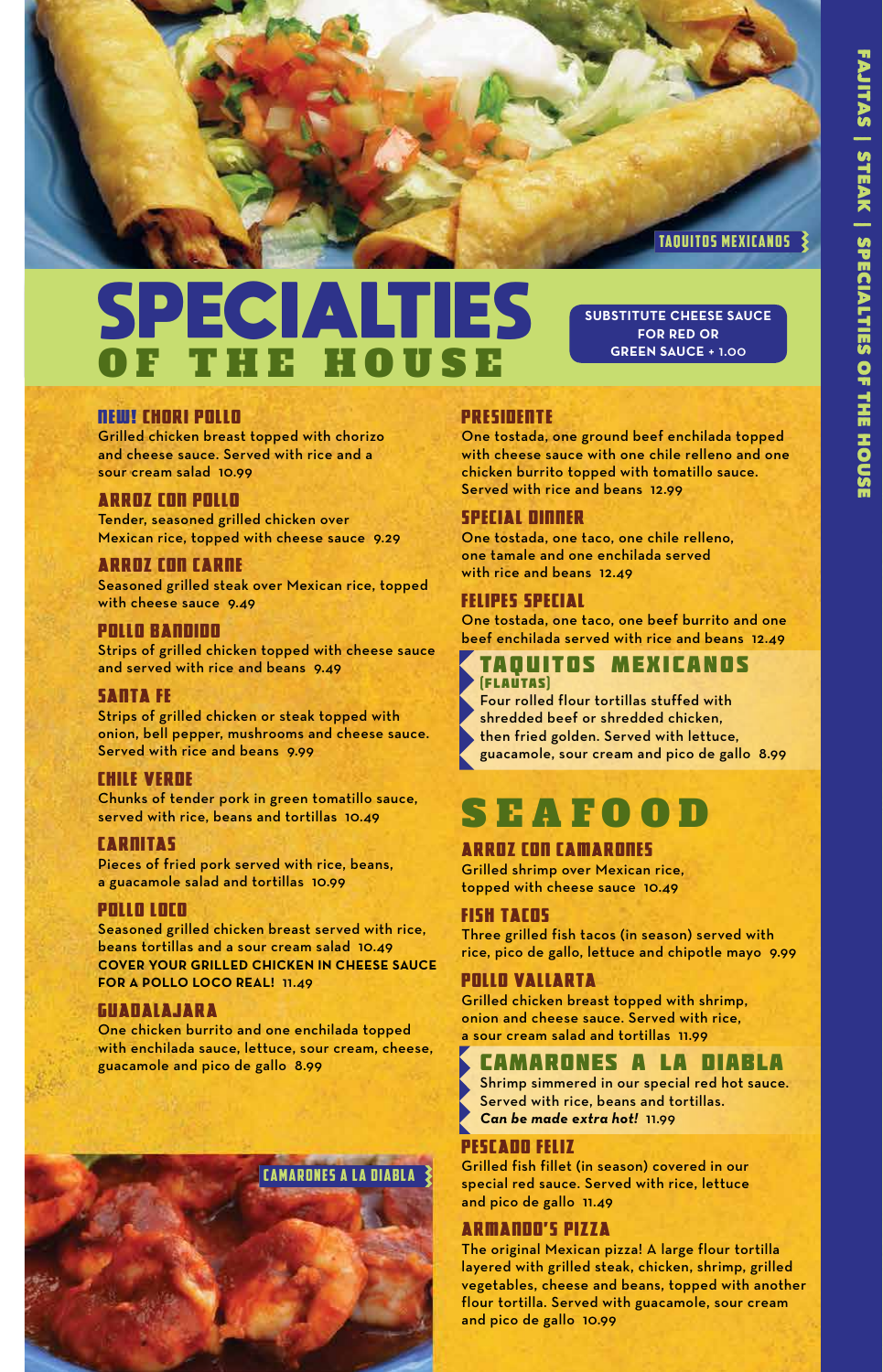

# TACOS

#### NEW! TACOS AL PASTOR

Three tacos filled with tender marinated pork in pineapple juice and spices. Served with onion, cilantro, rice and beans 9.99

#### NEW! TACOS DE CARNITAS

Three carnitas tacos served with onion, cilantro, rice and beans 9.99

#### TACOS DE CARNE ASADA NEW! TACOS TOLUCA

Three tacos filled with sliced steak and served with rice, beans, onions and cilantro 9.99

Three tacos filled with steak and chorizo, served with onion, cilantro, rice and beans 9.99

# BURRITOS

#### NEW! BURRITO AL PASTOR

An extra-large burrito stuffed with tender marinated pork, rice, beans and pico de gallo. Served with salsa verde and cheese sauce 10.49

#### BURRITO MI PUEBLO

A large flour tortilla filled with seasoned ground beef or chicken, covered in red sauce and served with rice, beans and a sour cream salad 8.99

#### BURRITO GINGANTE

A 10" burrito stuffed with seasoned ground beef or chicken, rice and beans. Topped with cheese sauce, sour cream and a guacamole salad 9.99

#### BURRITO MEXICANO

A flour tortilla stuffed with pork or shredded beef cooked with tomato, onion and bell pepper, topped with cheese sauce, red sauce and a guacamole salad. Served with rice 8.49

#### **SUBSTITUTE CHEESE SAUCE FOR RED OR GREEN SAUCE** + 1.00

#### NEW! BURRITO TOLUCA

An extra large burrito stuffed with steak, chorizo, rice, beans and pico de gallo, covered with tomatillo salsa and cheese sauce 10.49

#### BURRITO CARNE ASADA

A large flour tortilla filled with grilled steak and covered with cheese sauce. Served with beans 8.49

#### BURRITO MONTERREY

An extra large burrito stuffed with your choice of grilled steak or grilled chicken, rice, beans, lettuce, tomato and sour cream, then covered in cheese sauce 10.49

#### BURRITO MAZATLAN

An extra large burrito filled with shrimp, chicken, steak, bell pepper, onion, rice, beans, lettuce and sour cream, then covered with cheese sauce 10.99



*All chimichangas are wrapped in a flour tortilla, deep-fried to a golden brown and covered with cheese sauce*

#### NEW! CHIMICHANGA DEL MAR

Stuffed with shrimp and crabmeat. Served with rice, beans, lettuce, sour cream, guacamole and pico de gallo 10.99

#### CHIMICHANGA CUATA

Two chimichangas – one filled with ground beef and the other with chicken – covered in cheese sauce and served with rice and beans 10.49

#### CHIMICHANGA ACAPULCO

A flour tortilla stuffed with grilled chicken, steak strips and shrimp. Served with rice, refried beans, lettuce, sour cream, guacamole and pico de gallo 10.49

#### CHIMICHANGA

Stuffed with choice of ground beef or spicy chicken. Served with lettuce, sour cream, pico de gallo, guacamole, rice and beans 9.99

CHIMICHANGA

#### NEW! CHIMICHANGA AL PASTOR

Stuffed with tender marinated pork and served with rice, beans, lettuce, sour cream, guacamole and pico de gallo 10.49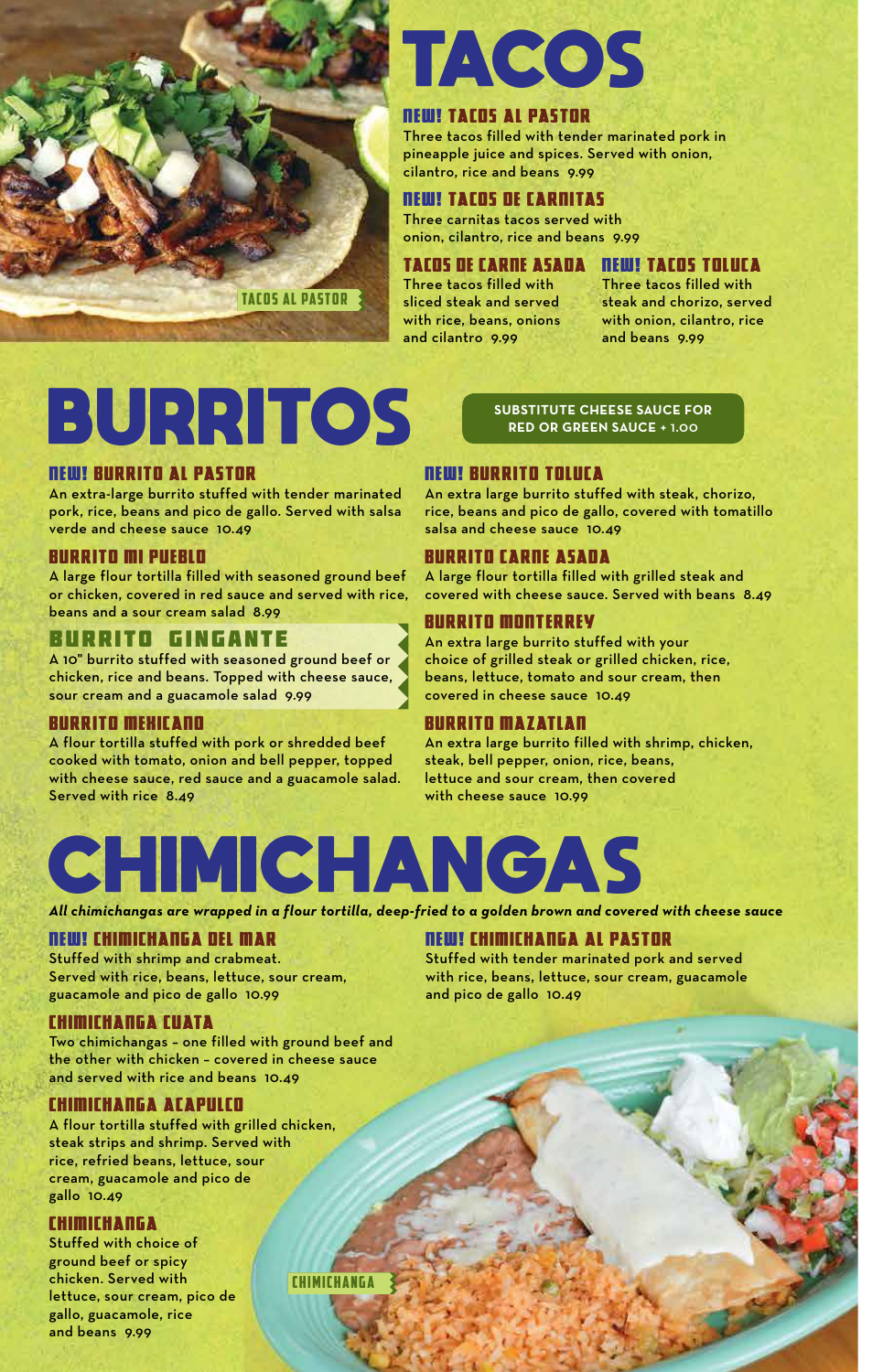# ENCHILADAS

#### ENCHILADAS CANCUN

Three corn tortillas filled with shrimp cooked with onion and tomatoes, then covered with cheese sauce. Served with rice and beans 9.99

#### JUANITOS ENCHILADAS

Three corn tortillas filled with spicy chicken and covered with special enchiladas sauce. Served with Mexican rice, lettuce, tomato and sour cream 9.49

#### ENCHILADAS SUIZAS

Three chicken enchiladas covered in green sauce and served with rice and a sour cream salad 9.49

**SUBSTITUTE CHEESE SAUCE FOR RED OR GREEN SAUCE** + 1.00

#### ENCHILADAS SUPREMAS

Four rolled corn tortillas: one beef one chicken, one cheese and one bean, all topped with special enchilada sauce, a sour cream salad 9.49

#### ENCHILADAS RANCHERAS

Three cheese enchiladas topped with your choice of shredded chicken or shredded beef cooked with tomatoes, onions and bell peppers, then topped with enchilada sauce. Served with guacamole and a sour cream salad 9.49

QUESADILLA MAZATLAN

# **QUESADILLAS**

#### NEW! QUESADILLA AL PASTOR

A large flour tortilla grilled and stuffed with cheese and tender marinated pork. Served with rice, lettuce and pico de gallo 10.49

#### **OUESADILLA**

**GRILLED CHICKEN** 5.49 **STEAK** 5.49 **CHORIZO** 5.49 **GROUND BEEF** 4.49 **CHICKEN** 4.49 **CHEESE** 2.99

#### QUESADILLA RELLENA

A flour tortilla stuffed with cheese, beans and choice of ground beef or chicken, then grilled. Served with rice, lettuce, sour cream, guacamole and tomato 9.49

#### NEW! QUESADILLA TOLUCA

A large flour tortilla grilled and stuffed with steak, chorizo and cheese. Served with rice, lettuce and pico de gallo 10.49

#### QUESADILLA MAZATLAN

A flour tortilla stuffed with cheese, grilled onion, tomato and peppers with choice of grilled chicken or steak. served with rice, lettuce, sour cream, guacamole and pico de gallo 10.99 **WITH SHRIMP** 11.99



- A. MUSHROOM QUESADILLA, RICE AND BEANS
- B. TWO BEAN BURRITOS COVERED WITH CHEESE SAUCE AND SERVED WITH RICE
- C. ONE BEAN BURRITO, ONE CHEESE ENCHILADA AND ONE BEAN TOSTADA
- D. ONE BEAN BURRITO, ONE CHEESE QUESADILLA AND ONE BEAN TOSTADA
- E. ONE MUSHROOM & VEGETABLE QUESADILLA, RICE AND BEANS

15% service charge added on all parties of 13 or more